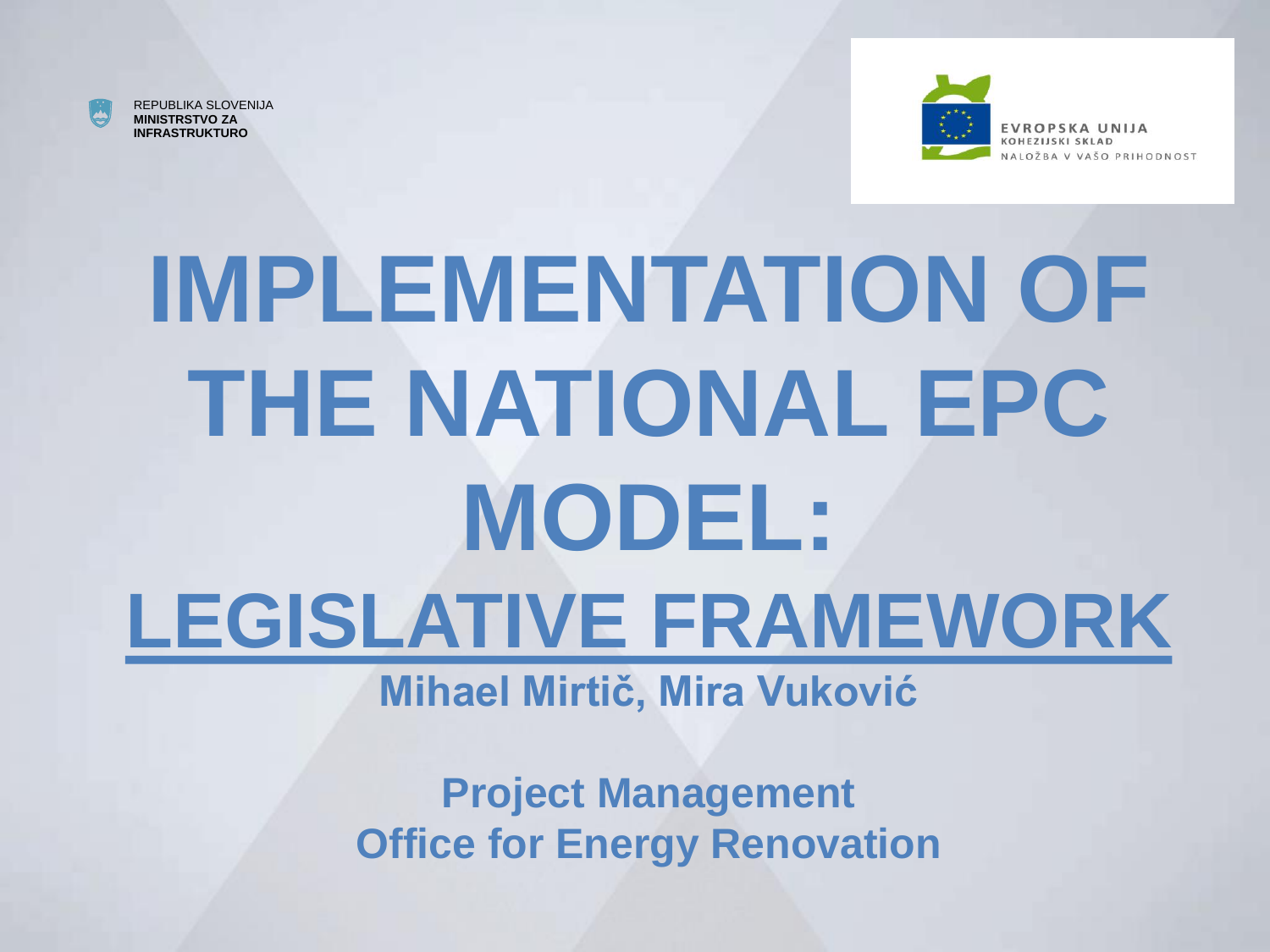#### **Energy performance contracting (EPC)**

- EPC is a mechanism for organizing the energy efficiency financing. The EPC involves an Energy Service Company (ESCO) which provides various services, such as finances and guaranteed energy savings. The remuneration of the ESCO depends on the achievement of the guaranteed savings. The ESCO stays involved in the measurement and verification process for the energy savings in the repayment period. ESCO and EPC are mostly found in the public sector and to a lesser extent in the industrial and commercial building sectors (Hilke and Ryan, 2012).
- Several EPC models are already successfully implemented and provide appropriate solutions for implementing energy efficiency improvement measures and providing savings services.

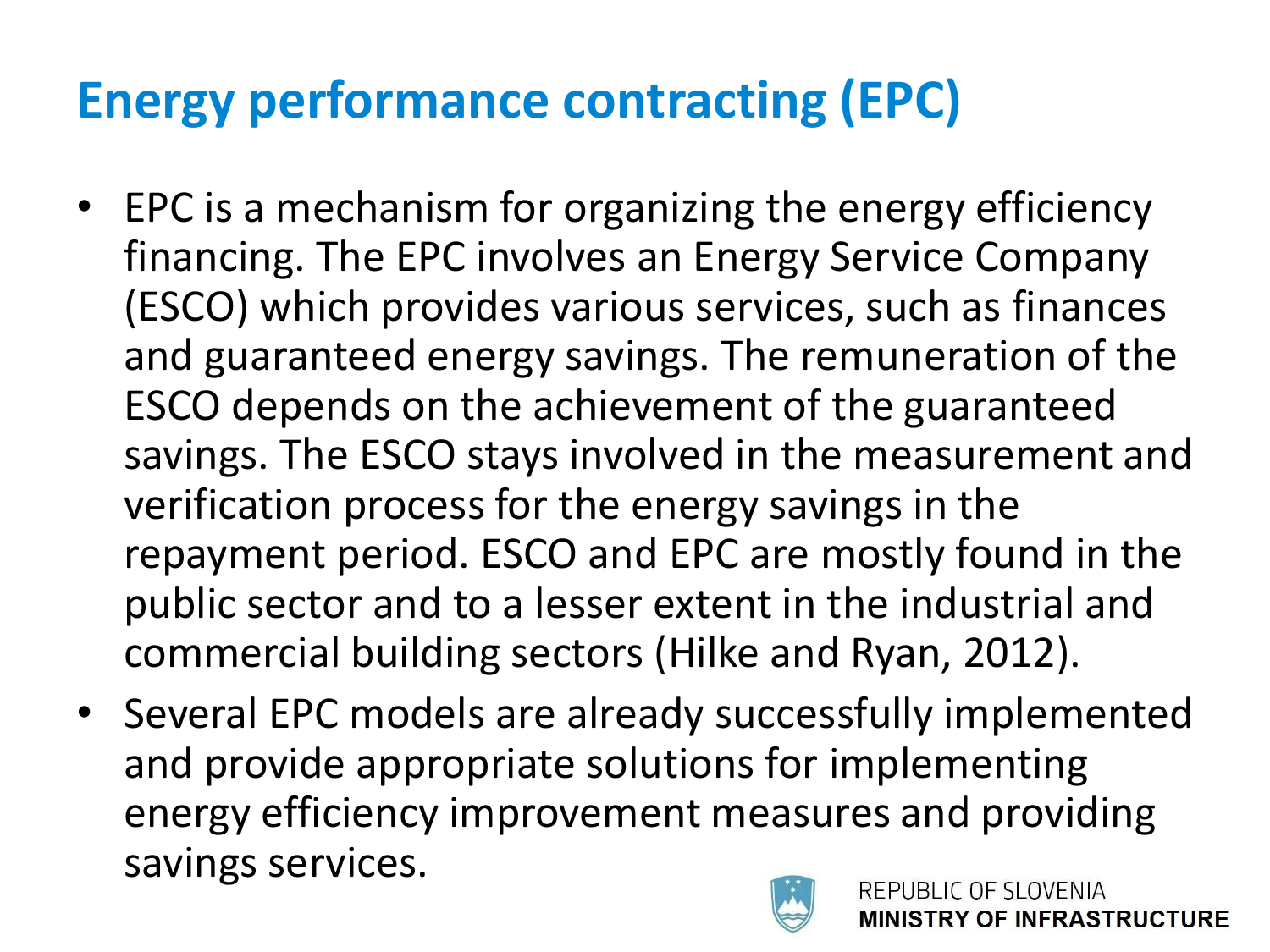### **Legal basis at EU level: Energy Efficiency Directive 2012/27/EU**

- EPC is defined as a contractual arrangement between the beneficiary and the provider of an energy efficiency improvement measure, verified and monitored during the whole term of the contract, where investments in that measure are paid for in relation to a contractually agreed level of energy efficiency improvement or other agreed energy performance criterion, such as financial savings.
- Every year (as from 1 January 2014), governments in EU countries must carry out energy efficient renovations on at least 3% (by floor area) of the buildings they own and occupy.

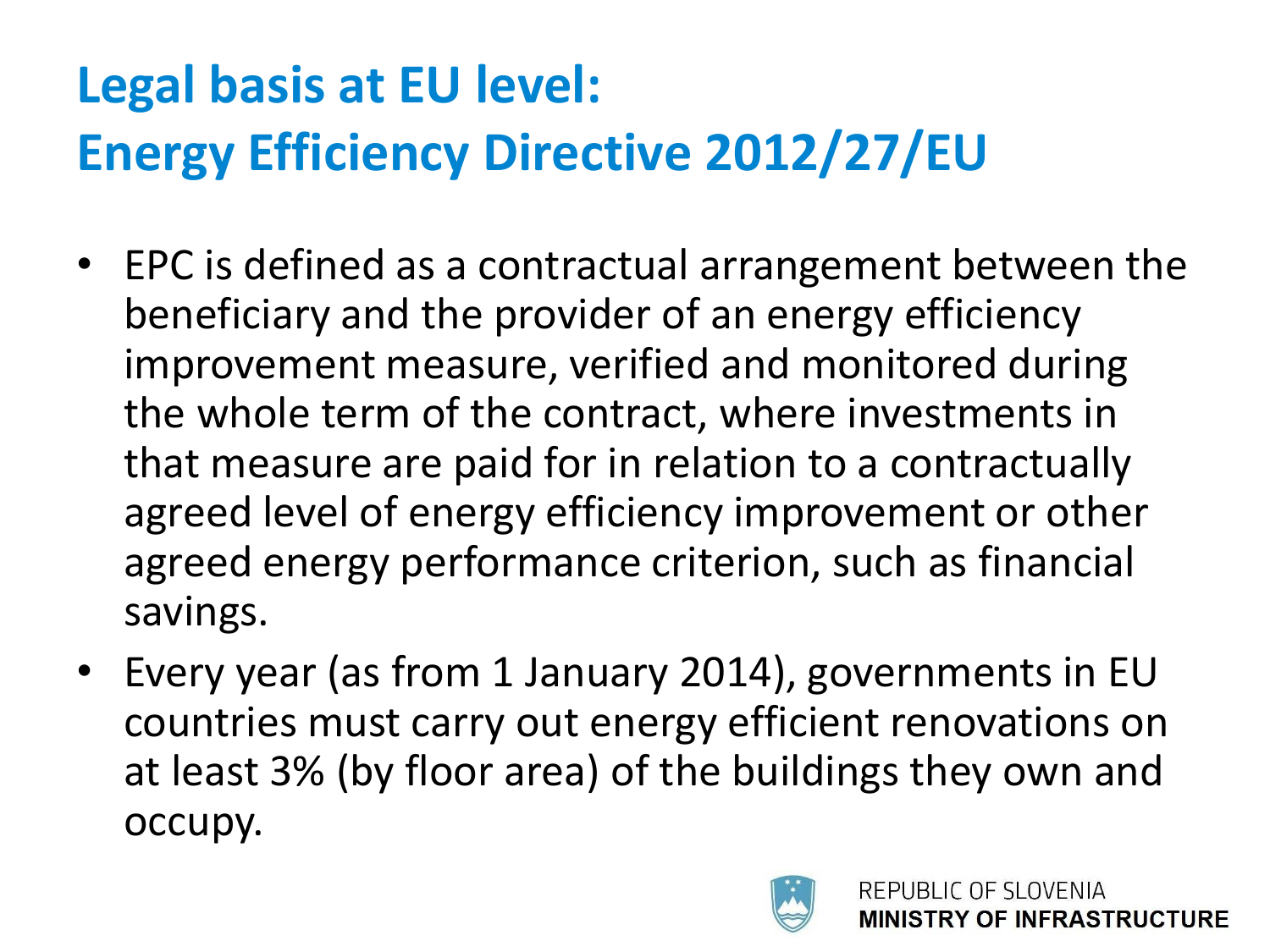#### **Legal basis at national level**

- Energy Act (Official Gazette of the Republic of Slovenia, No. 17/14 and 81/15)
- Relevant strategic documents:
	- Operational Programme for the Implementation of the EU Cohesion Policy 2014-2020
	- The National Energy Efficiency Action Plan 2017-2020 (AN URE 2020)
	- Operational Programme of Measures for Reducing GHG Emissions by 2020
	- Long-Term Strategy for Mobilising Investments in the Energy Renovation of Buildings + Annex

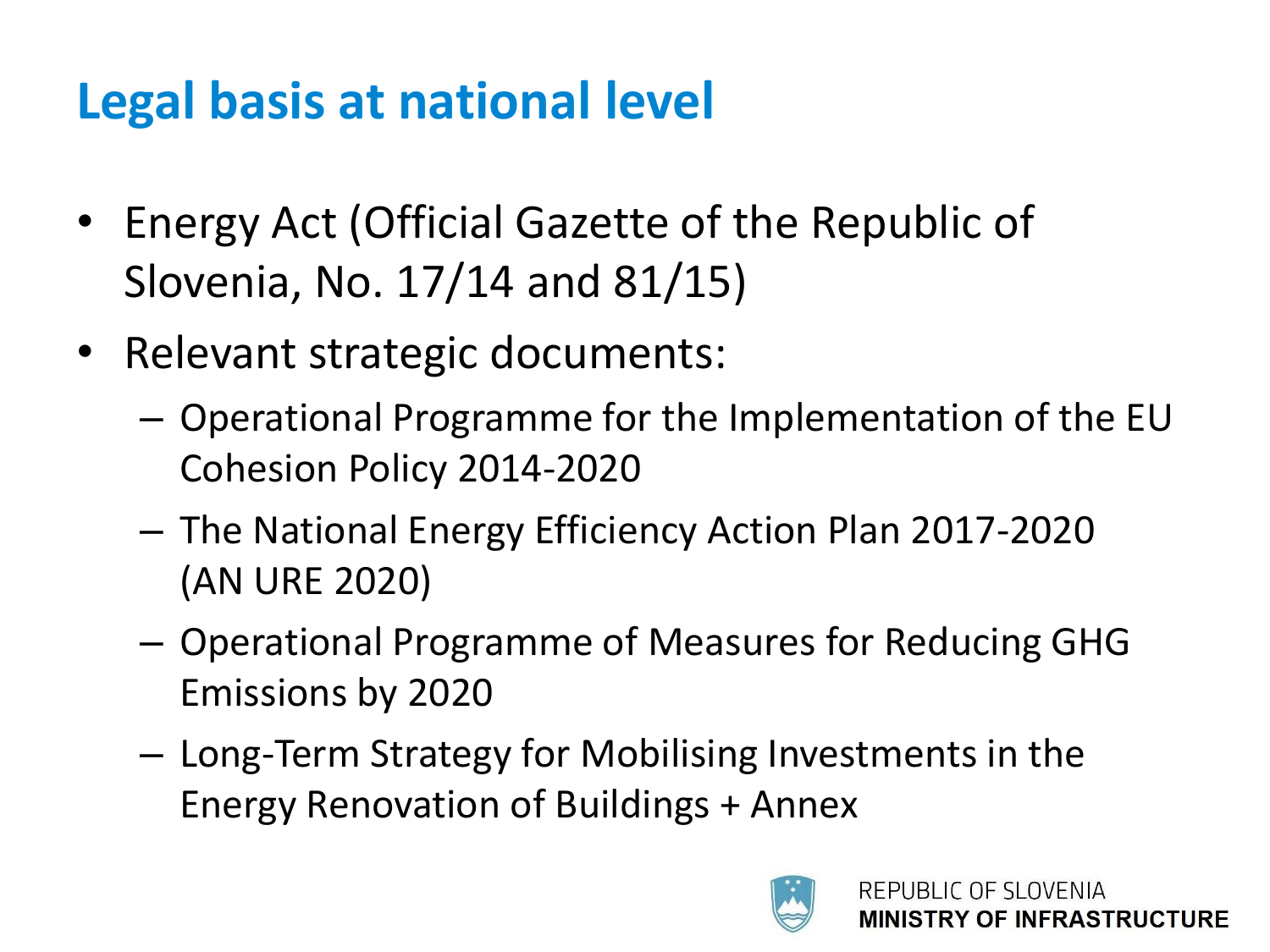#### **Legal basis for the implementation of PPP procedures according to the principle of EPC**

• Public-Private Parnership Act (Official Gazette of the Republic of Slovenia, No. 127/06):

It constitutes a sufficient legal basis for the implementation of procedures for the selection of ESCO companies under the public-private partnership procedure, but due to its age and lack of adapting to the newer model of EPC, it is inadequate in certain provisions (various interpretations of its content). Considering the above, the amendment of Public Private Partnership Act is necessary, for the purpose of including more clear definition of the procedure for concluding and implementing a public-private partnership. REPUBLIC OF SLOVENIA

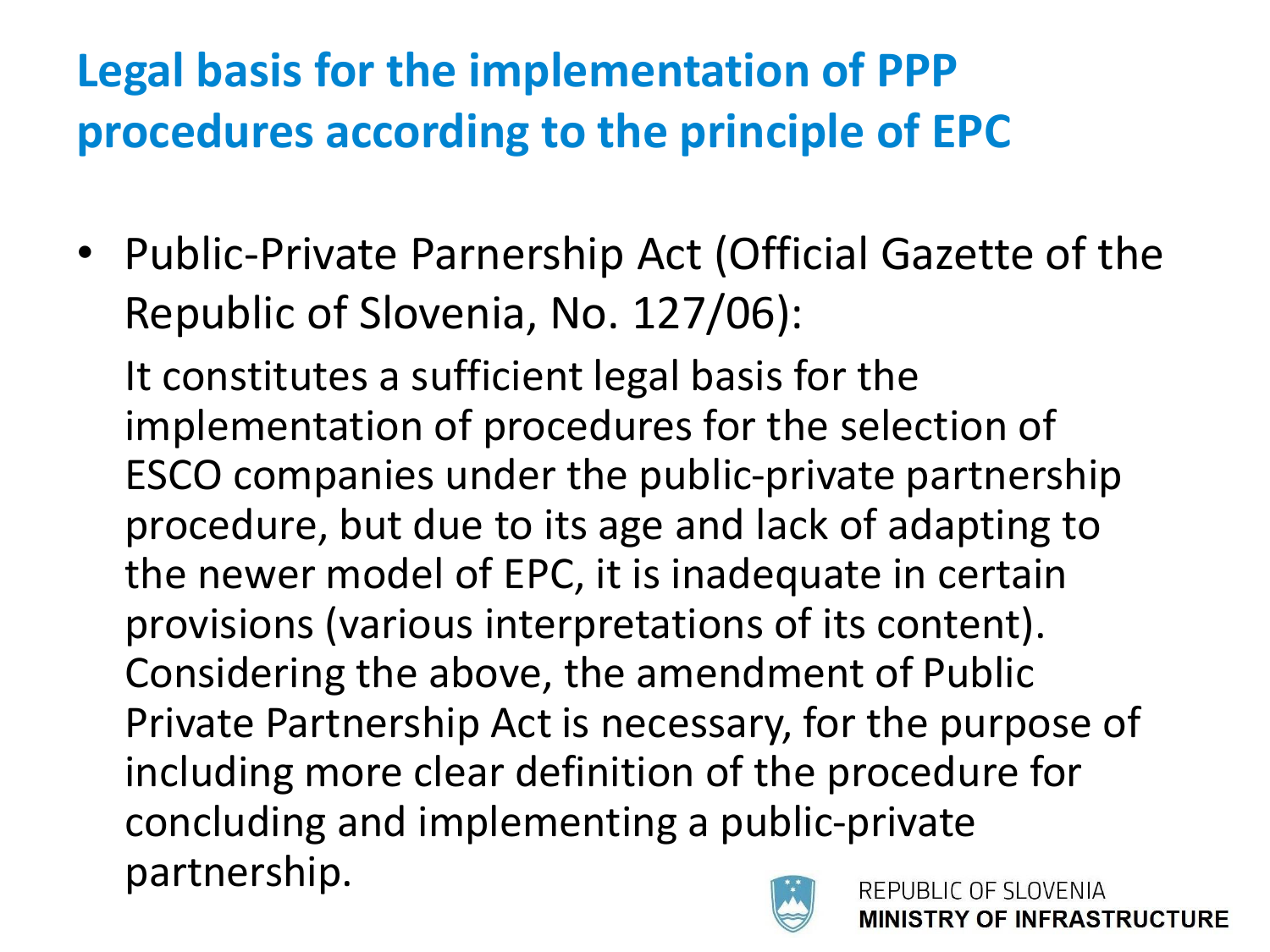#### **Rules, manuals and guidelines at EU level (EUROSTAT, the statistical office of the EU, European investment bank)**

- The European System of National and Regional Accounts ESA 2010 (May 2013)
- Eurostat Guidance Note: The Impact of Energy Performance Contracts on Government Accounts (August 2015)
- Manual on Government Deficit and Debt Implementation of ESA 2010 (2016 edition)
- A Guide to the Statistical Treatment of Public Private partnerships (September 2016)
- Eurostat Guidance Note: The Recording of Energy Performance Contracts in Government Accounts (September 2017)
- A Guide to the Statistical Treatment of Energy Performance Contracts (May 2018)

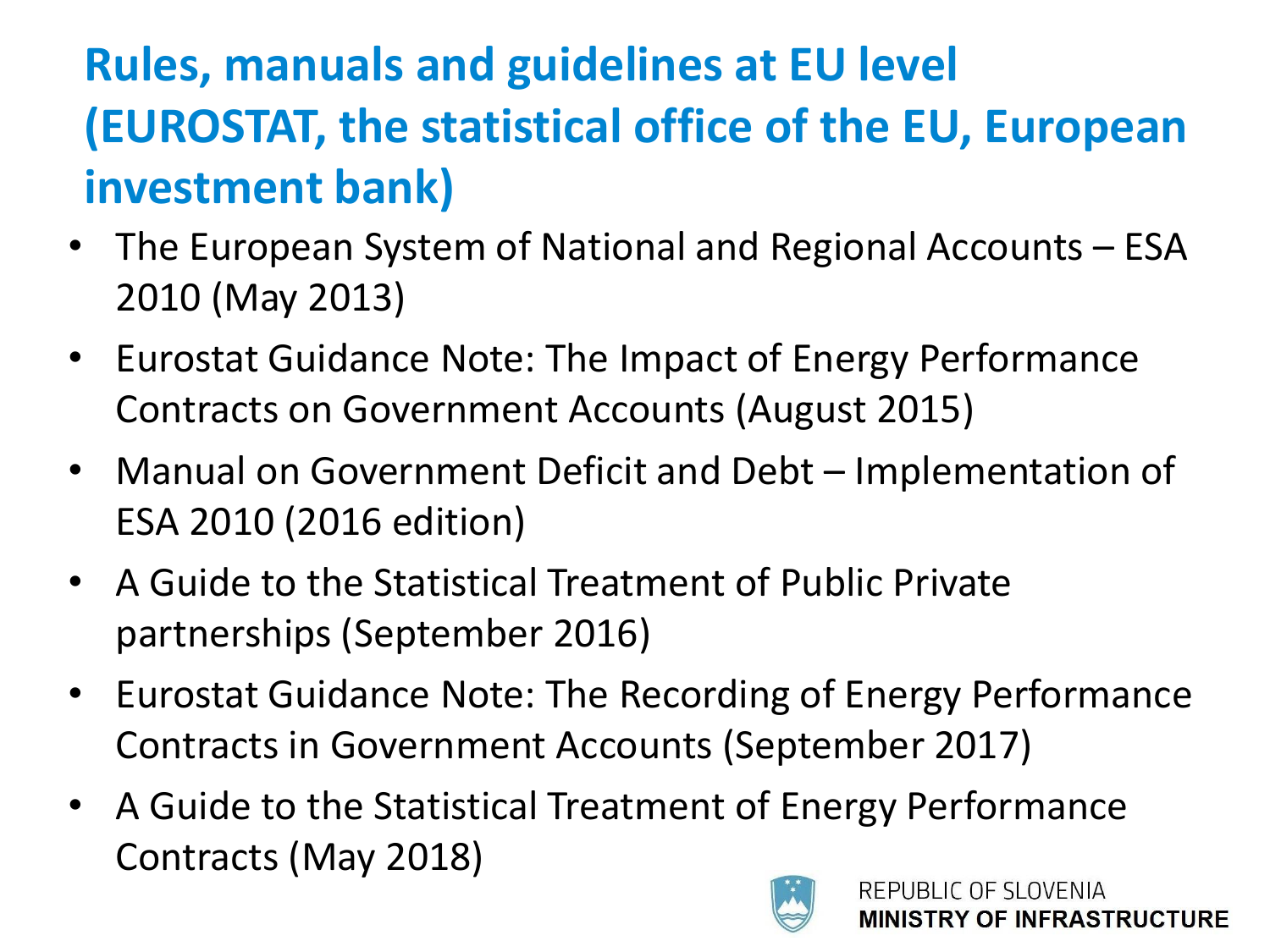#### **Public finance legislation**

- Public Finance Act
- Decree on the uniform methodology for the preparation and treatment of investment documentation in the field of public finance
- Rules on the content of the eligibility of execution of a project according to the model of public - private partnership

Statistical evaluation of EPC models: Cooperation with the Ministry of Finance, which is responsible for public-private partnerships, the Statistical Office of the Republic of Slovenia and EUROSTAT.

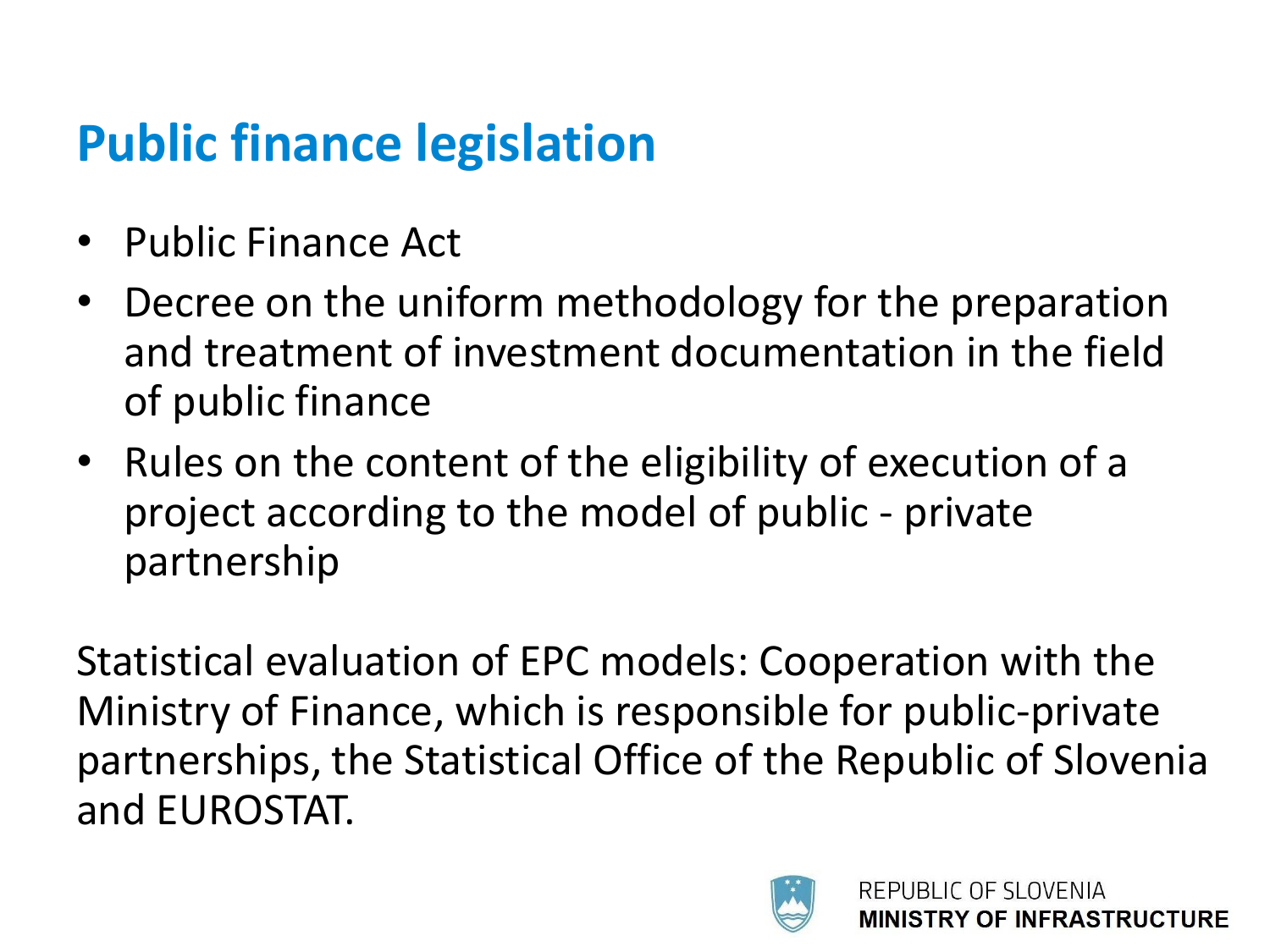#### **Budget aspect and impact on debt/ deficit (1)**

- In Slovenia, EPC is, if all conditions are met, treated as PPP.
- The key elements that influence on the classification of the borrowing/ deficit are:
	- The assessment of the risks and benefits.
	- The definition of ownership, the value of the assets and the co-financing type.
- From EUROSTAT point of view it is crucial to define, in which balance sheet funds are recorded (public or private partner), as this affects the debt and general government deficit.

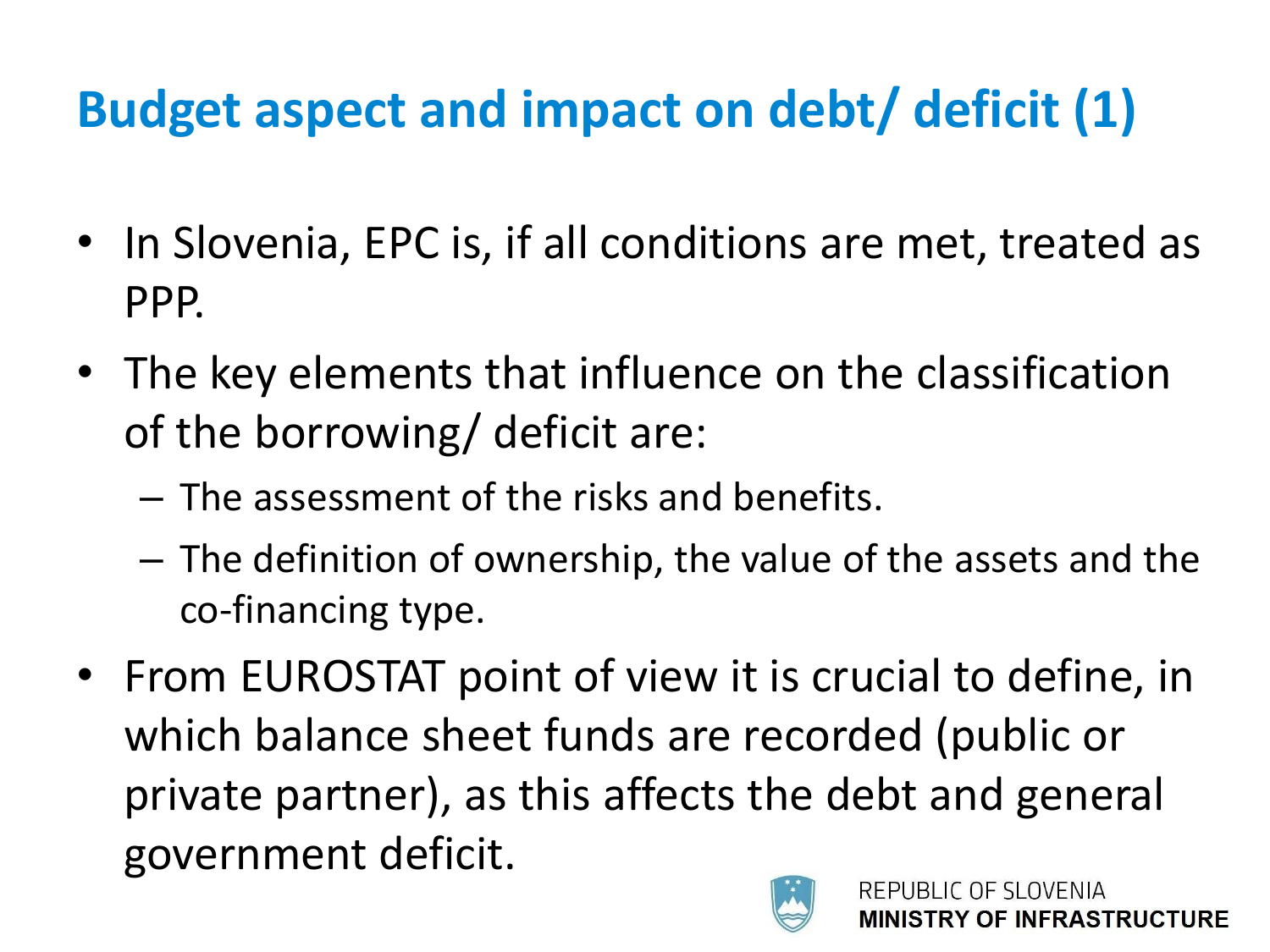#### **Budget aspect and impact on debt/ deficit (2)**

- Assets may be classified outside the balance sheet of a public partner (i.e. in the balance sheet of a private partner) only if a sufficient degree of certainty has been demonstrated and proven that the private partner carries most of the risks (investment risk, availability risk) related to the asset and specific public-private partnership. At the same time public partner must be entitled to most of the benefits from that asset or relationship.
- In the context of our national public finance legislation, other types of energy contracting relationships (e.g. buy and leaseback models) are not even permissible.

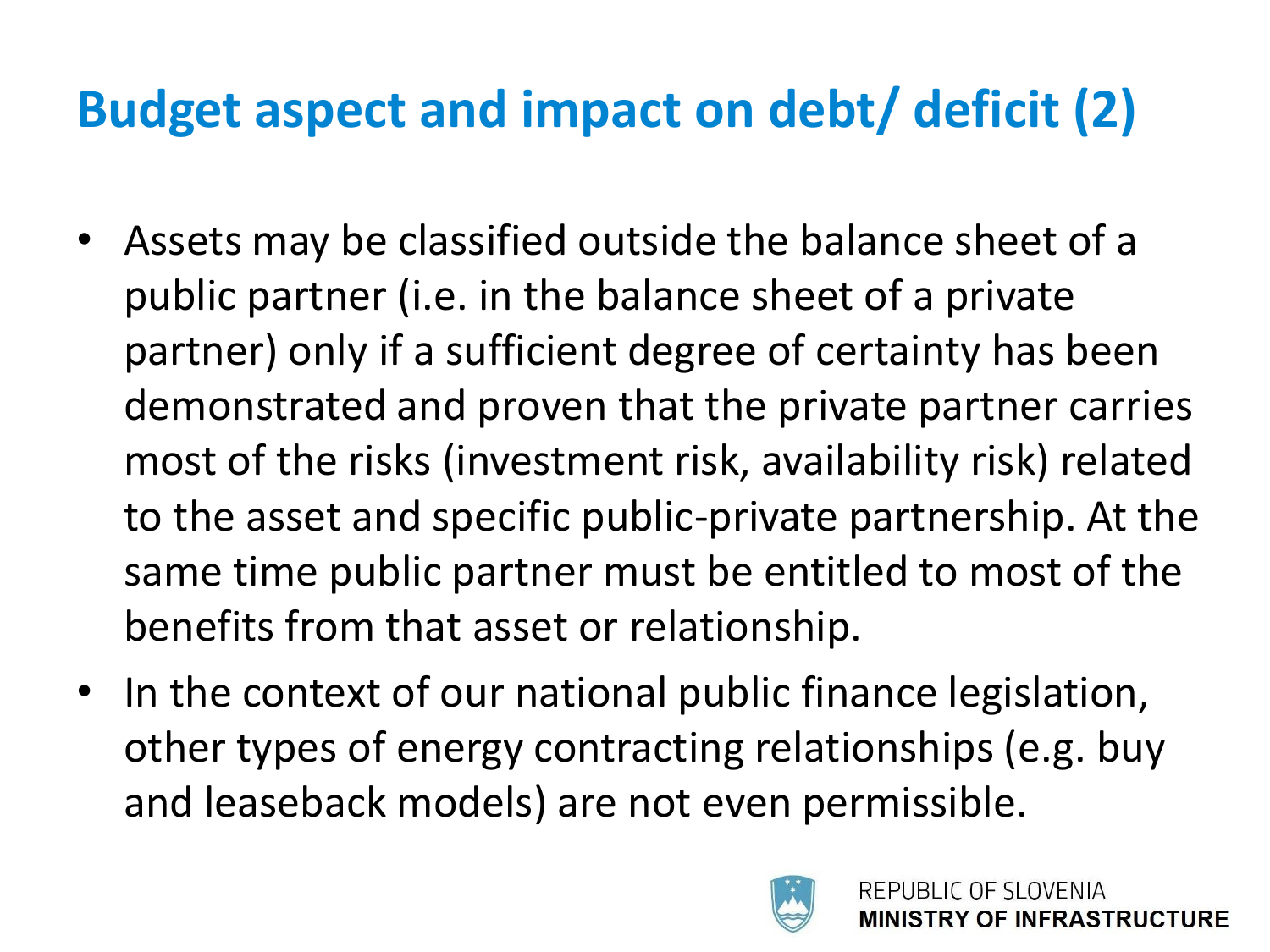#### **Budget aspect and impact on debt/ deficit (3)**

- PPP contract sample has been confirmed by EUROSTAT.
- In May 2018, EUROSTAT and EIB issued a new EPC Guide "A Guide to the Statistical Treatment of Energy Performance Contracts", which additionally defines the specific form of the EPC, i.e. PPP. To treat EPC projects as a PPP (in this case, these projects do not use EPC guidelines, but guidelines referring to PPPs) following basic condition needs to be met:
	- Amount of capital expenditure in the refurbishment of an existing asset represents more than 50% of the value of the asset after completion.